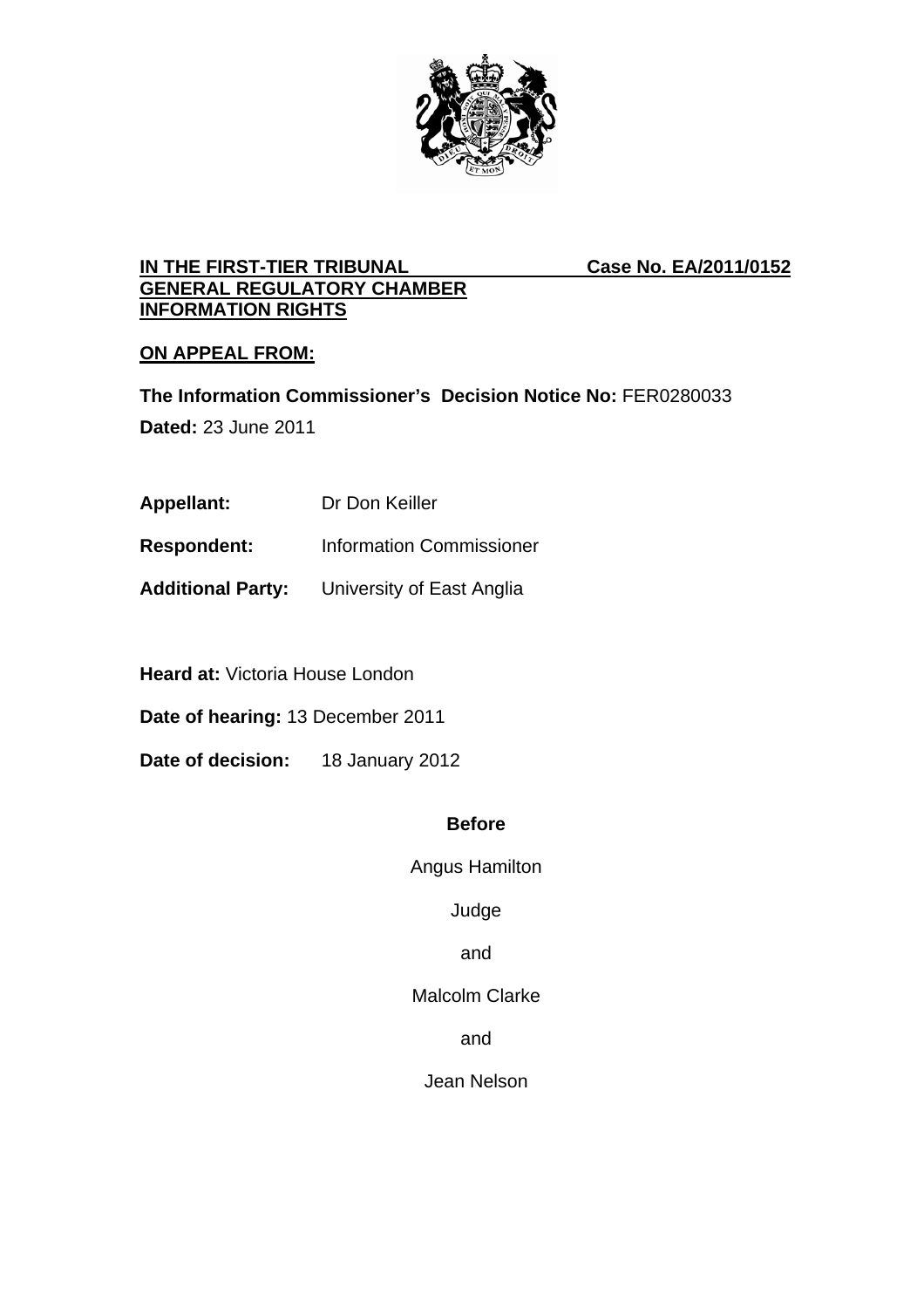**Subject matter: Regulation 12(4)(a) of the Environmental Information Regulations 2004** 

**Cases considered:** 

**Bromley & others v Information Commissioner (EA/2006/0072) Harper v Information Commissioner and Royal Mail Group (EA/2005/0001)** 

## **DECISION OF THE FIRST-TIER TRIBUNAL**

The Tribunal allows the appeal and substitutes the following decision notice in place of the decision notice dated 19 January 2011.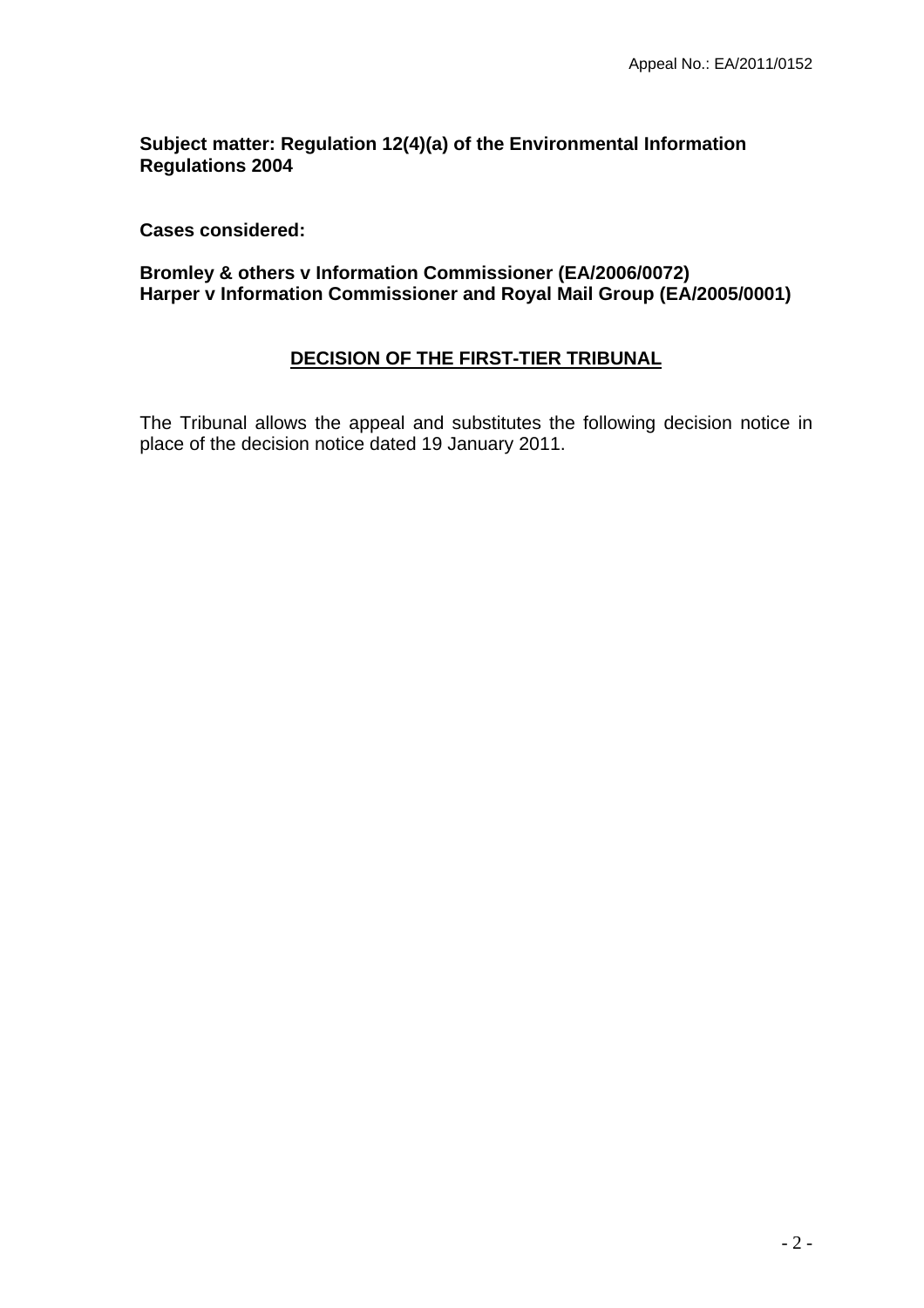## **SUBSTITUTED DECISION NOTICE**

### **Dated :** 18 January 2012

**Public authority:** The Governing Body of the University of East Anglia

**Address of Public authority:** Norwich NR4 7TJ

**Name of Appellant:** Dr Keiller

### **The Substituted Decision**

For the reasons set out in the Tribunal's determination, the Tribunal allows the appeal and substitutes the following decision notice in place of the decision notice dated 23rd June 2011.

## **Action Required**

- 1. Within 49 days of the date of this judgement to make enquiries of the police with a view to establishing the following:
	- a. Whether the police are prepared to provide UEA with a copy or mirror of the data stored on the CRU's back-up server so that UEA may establish the existence of and recover the email sent by Prof Jones to Georgia Tech on or about 15 January 2009
	- b. Whether the police are prepared to interrogate the back-up server themselves with a view to establishing the existence of and recovering the email sent by Prof Jones to Georgia Tech on or about 15 January 2009
	- c. Whether the police will allow an independent contractor instructed by UEA to attend their premises and interrogate the CRU's back-up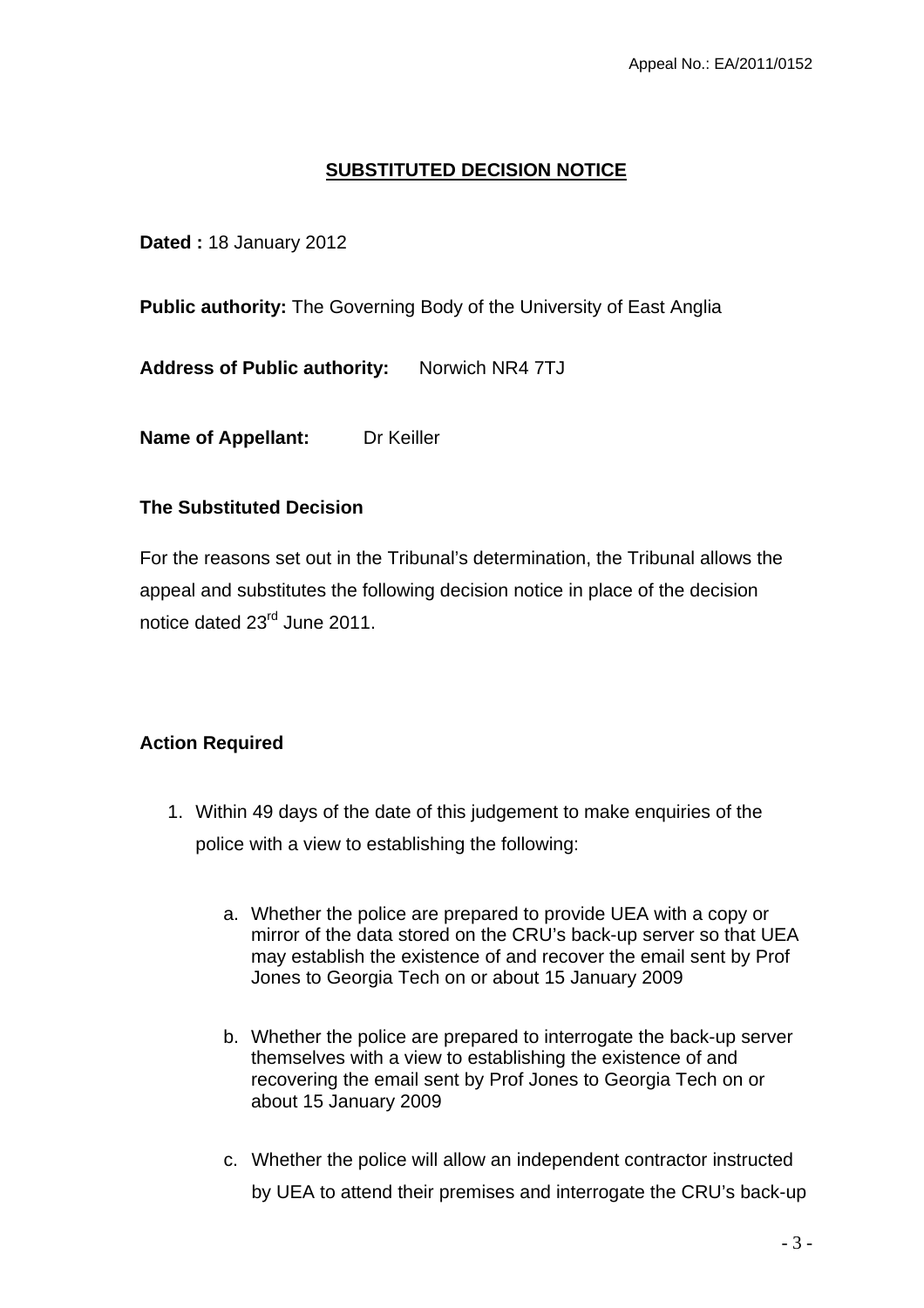server (or a copy thereof) with a view to establishing the existence of and recovering the email sent by Prof Jones to Georgia Tech on or about 15 January 2009

- 2. Within 70 days of the date of this judgement UEA are to report to the Tribunal and the Appellant the outcome of the enquiries listed above and are to take all practical steps to either:
	- a. Recover a copy of the back-up server or
	- b. Arrange the interrogation of the back-up server or
	- c. Arrange for an independent contractor to inspect the back-up server, as the case may be.
- 3. In the event that UEA are provided with a copy of the back-up server then they are within 28 days of the copy data being made available to arrange for the interrogation of the data by a contractor independent of the UEA with a view to establishing the existence of the email from Prof. Jones to Georgia Tech.
- 4. Within 20 days of the completion of such interrogation, or receipt of a report from the police on their interrogation or receipt of a report from a contractor examining the server in the custody of the police UEA are to report to the Tribunal and the appellant the result of those enquiries confirming the existence or non-existence of the email and confirming whether it will be disclosed or whether the University intend to rely on any alternative exemption

Signed:

Angus Hamilton DJ(MC) Tribunal Judge

Dated this 18<sup>th</sup> day of January 2012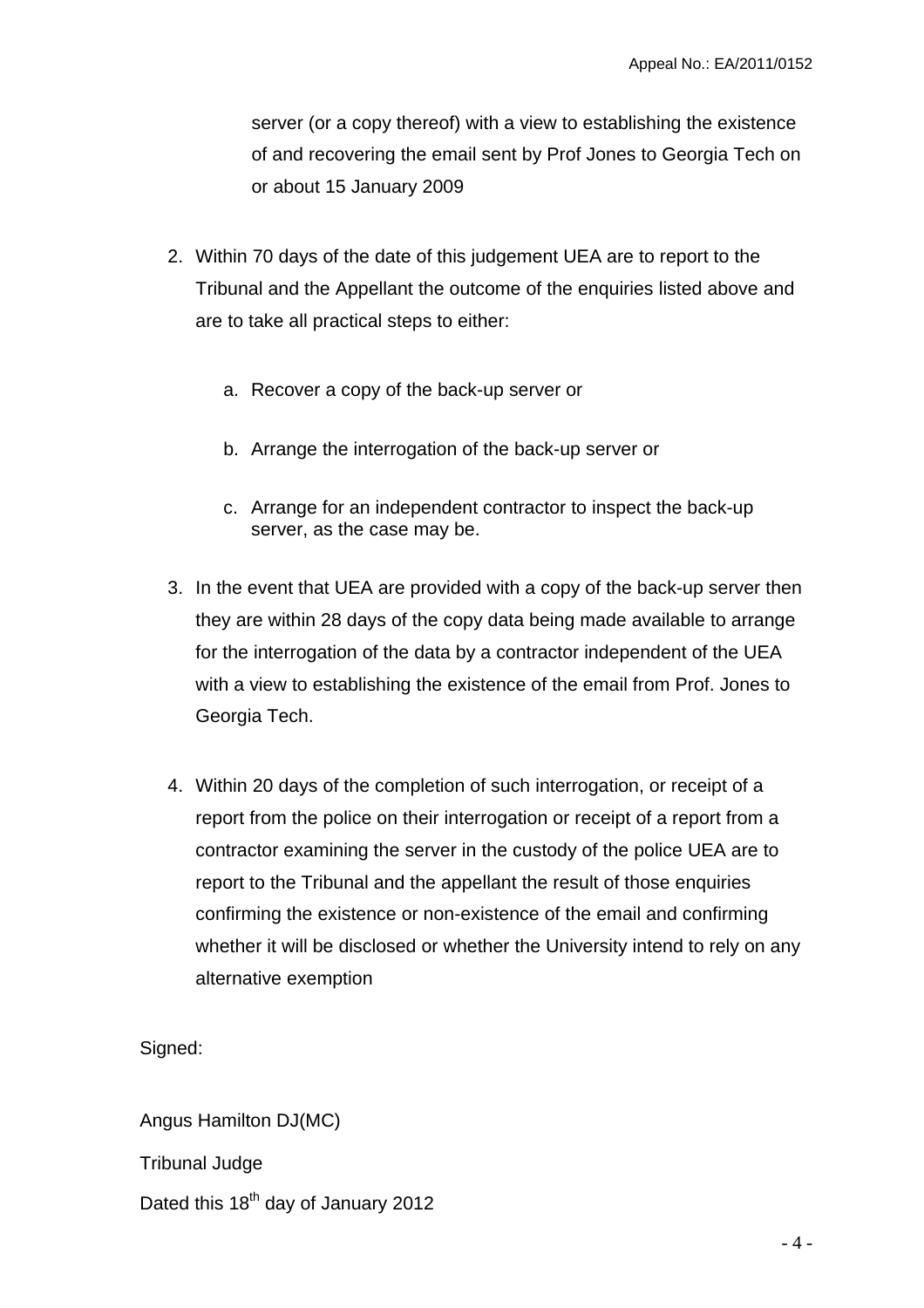# **REASONS FOR DECISION**

### Introduction

- 1. The background to this matter has been usefully and fairly set out in the skeleton argument submitted by the Information Commissioner in relation to this appeal and we have adopted that background description.
- 2. The issue in this appeal is whether the Information Commissioner (IC) was right to conclude in his Decision Notice of  $23<sup>rd</sup>$  June 2011 (DN) that it was more likely than not that the University of East Anglia (UEA) did not hold any information relating to the second part of the Appellant's information request of 14<sup>th</sup> August 2009 (see paragraph 8 below).

## Legal framework

- 3. This appeal is brought pursuant to regulation 18 of the Environmental Information Regulations 2004 (EIR). Regulation 18 imports the enforcement provisions of the Freedom of Information Act 2000 (FOIA) into the EIR.
- 4. It is common ground that the disputed information is 'environmental information' within the meaning of Regulation 2 EIR.
- 5. Regulation 5 EIR imposes a duty on a public authority to make environmental information available on request. Regulation 5(1) provides:

(1) Subject to paragraph (3) and in accordance with paragraphs (2), (4), (5) and (6) and the remaining provisions of this Part and Part 3 of these Regulations, a public authority that holds environmental information shall make it available on request.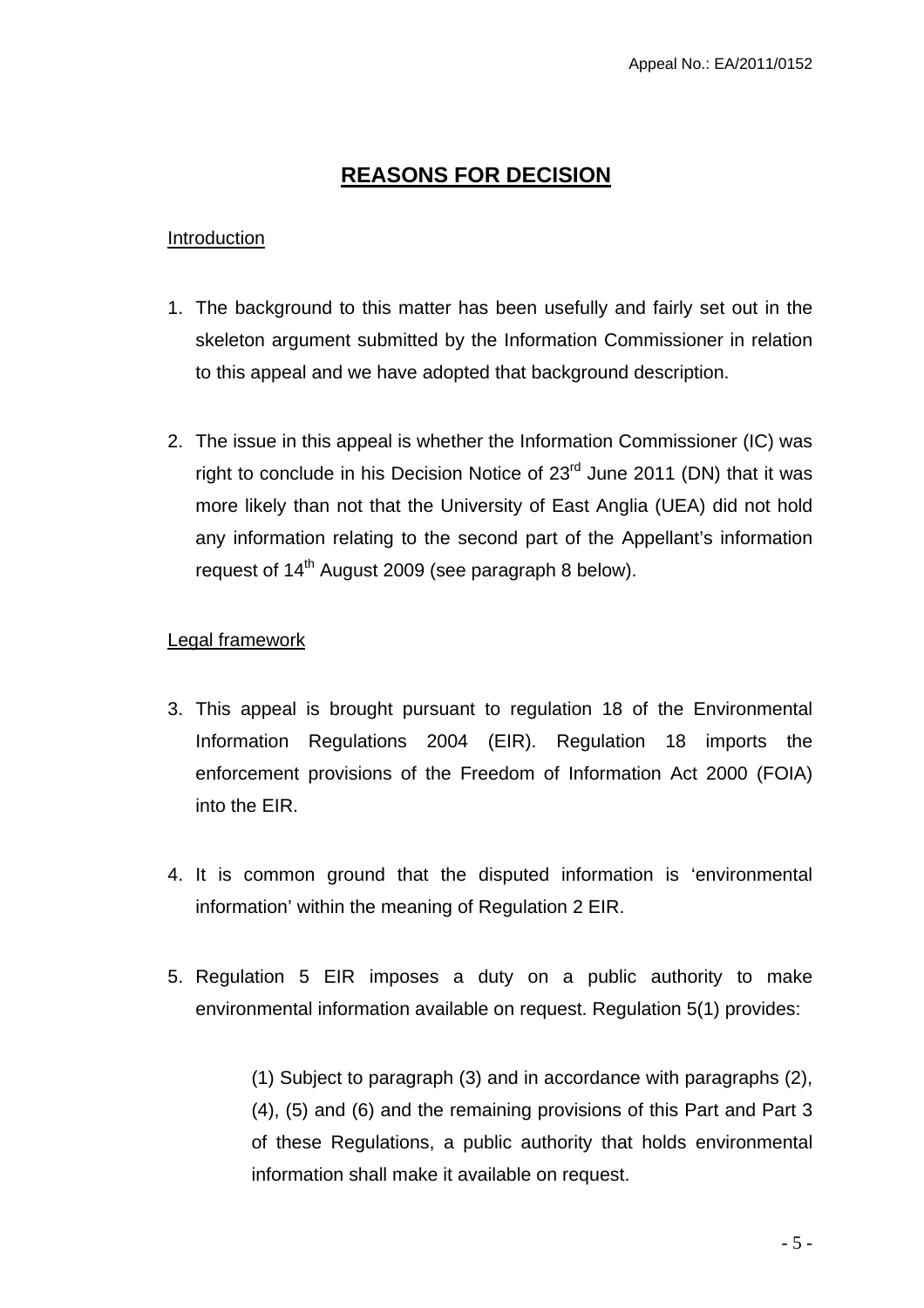6. Regulation 12 provides for exceptions to the regulation 5 duty. Regulation 12(4)(a), which is in issue in this appeal, provides:

> (4) …a public authority may refuse to disclose information to the extent that–

> (a) it does not hold that information when an applicant's request is received;

7. In **Bromley & Others v Information Commissioner** (EA/2006/0072), an appeal under regulation 18 EIR, the tribunal set out the proper approach where a public authority relies on regulation 12(4)(a):

*There can seldom be absolute certainty that information relevant to a request does not remain undiscovered somewhere within a public authority's records. This is particularly the case with a large national organisation…whose records are inevitably spread across a number of departments in different locations. The* [public authority] *properly conceded that it could not be certain that it holds no more information. However, it argued (and was supported in the argument by the Information Commissioner) that the test to be applied was not certainty but the balance of probabilities. This is the normal standard of proof and clearly applies to Appeals before this Tribunal in which the Information Commissioner's findings of fact are reviewed. We think that its application requires us to consider a number of factors including the quality of the public authority's initial analysis of the request, the scope of the search that it decided to make on the basis of that analysis and the rigour and efficiency with which the search was then conducted. Other matters may affect our assessment at each stage, including, for example, the discovery of materials elsewhere whose existence or content point to the existence of further information within the public authority which had not been brought to light. Our task is to decide, on the basis of our review of all of these factors, whether the public authority is likely to be holding relevant information beyond that which has already been disclosed.*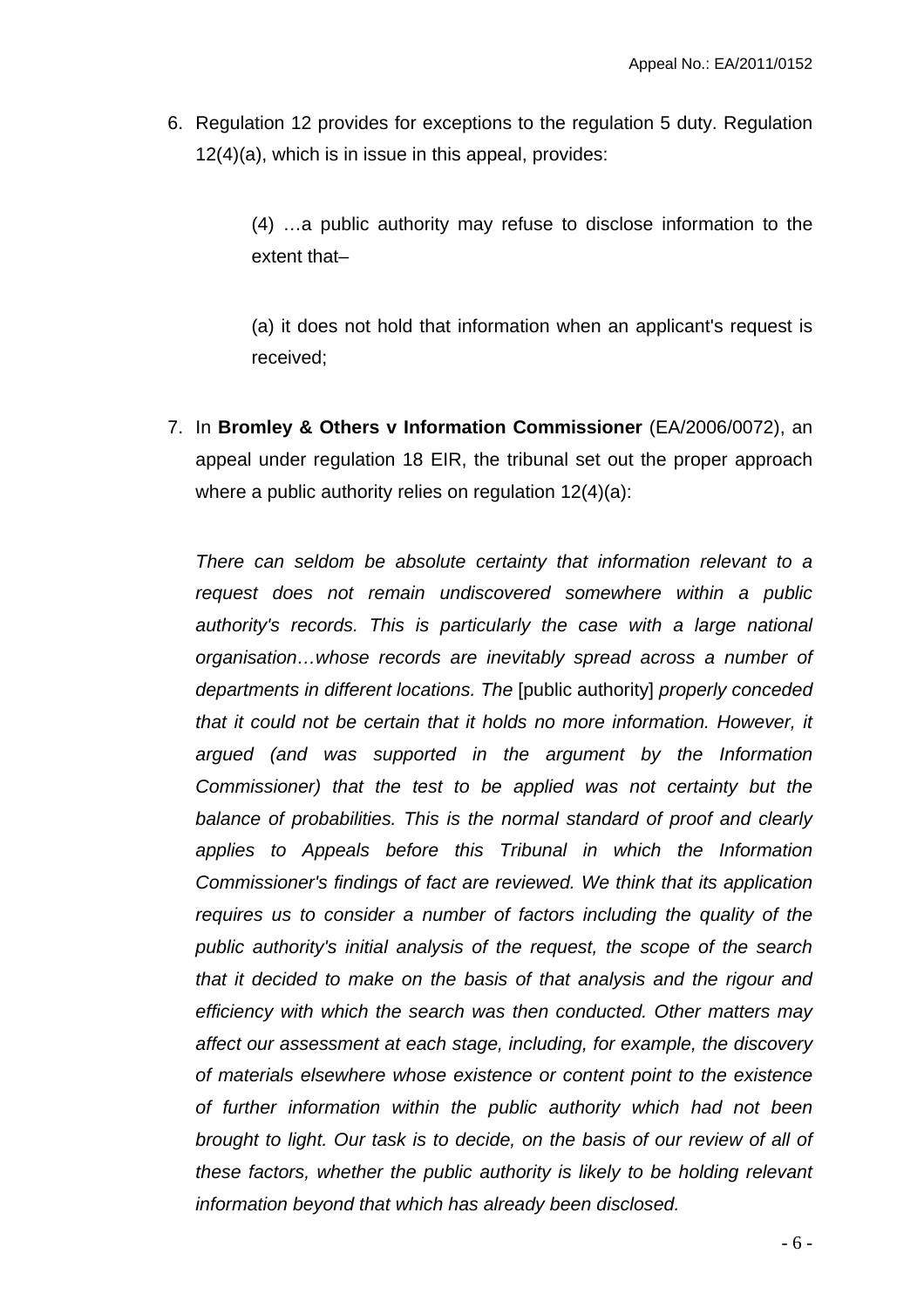### **History**

8. On 14<sup>th</sup> August 2009, the Appellant made a request for information to UEA which was in two parts. Only the second part of the request is relevant to this appeal. It was in the following terms :

*I hereby request:* 

*…* 

*2. A copy of any instructions or stipulations accompanying the transmission of data to Peter Webster and/or any other person at Georgia Tech between January 1, 2007 and June 25, 2009 limiting its further dissemination or disclosure.* 

9. On 11<sup>th</sup> September 2009 UEA refused the Appellant's request by relying on regulation 12(4)(a). It stated:

> *"…Regulation 12(4)(a) applies as no such instructions or stipulations are held by the University. Any such conditions were verbal and between the parties involved at that time…"*

- 10. The refusal was upheld by UEA in its internal review on  $30<sup>th</sup>$  October 2009.
- 11. The Appellant complained to the Commissioner pursuant to section 50 FOIA on 24<sup>th</sup> November 2009. The Commissioner's investigation was carried out across the period November 2009 to May 2011. In the course of that investigation UEA provided the Commissioner with the following further information:
	- a) Professor Phil Jones, Director of the Climatic Research Unit (CRU), had sent relevant climate data to Georgia Tech University by email within the time period specified by the Appellant;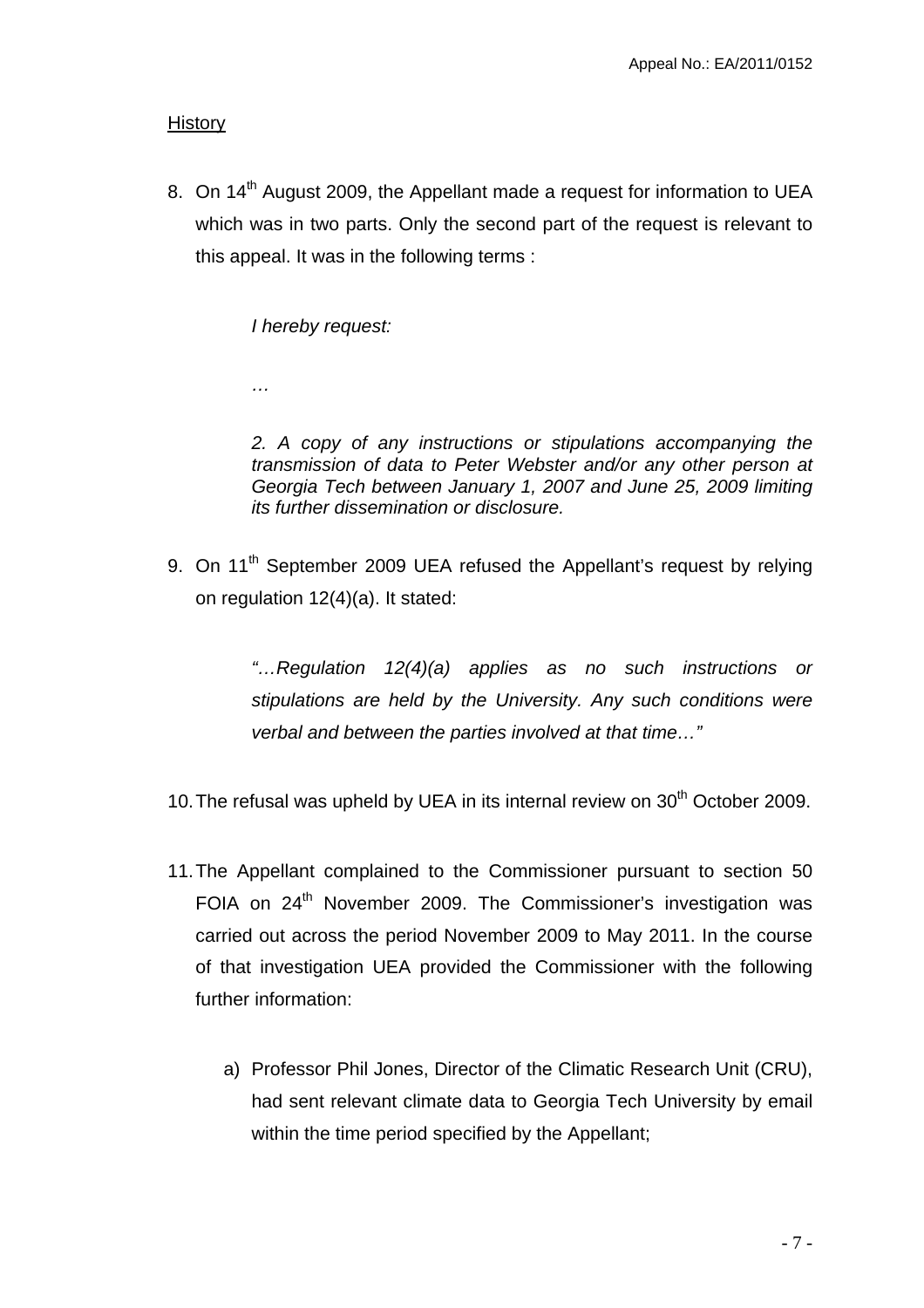- b) Professor Jones had searched his own email outbox at the time of receiving the request in August 2009 and had not found the covering email accompanying the data transmission;
- c) Professor Jones had at some point prior to the request in August 2009 deleted the relevant email as part of his usual practice of managing emails;
- d) Emails for the CRU are held on individual staff members' personal computers although they are backed up to a server managed by CRU;
- e) That backup server is in the possession of the Norfolk Constabulary as part of their investigation into the so-called 'Climategate' affair and UEA therefore has no access to it;
- f) In any event, the covering email did not contain any information relevant to the Appellant's request. No such 'instructions or stipulations' were ever recorded at the time of the data transmission to Georgia Tech.
- 12. Based on the results of his investigation, the Commissioner issued his DN on 23<sup>rd</sup> June 2011. Whilst ordering UEA to disclose information relevant to the first part of the Appellant's request (not in issue on this appeal), he found that, on the balance of probabilities, UEA did not hold the information sought in the second part, and had therefore been right to refuse the request in reliance on regulation 12(4)(a) EIR.

### The appeal to the Tribunal

13. On 20 July 2011 Dr Keiller submitted an appeal to the Tribunal.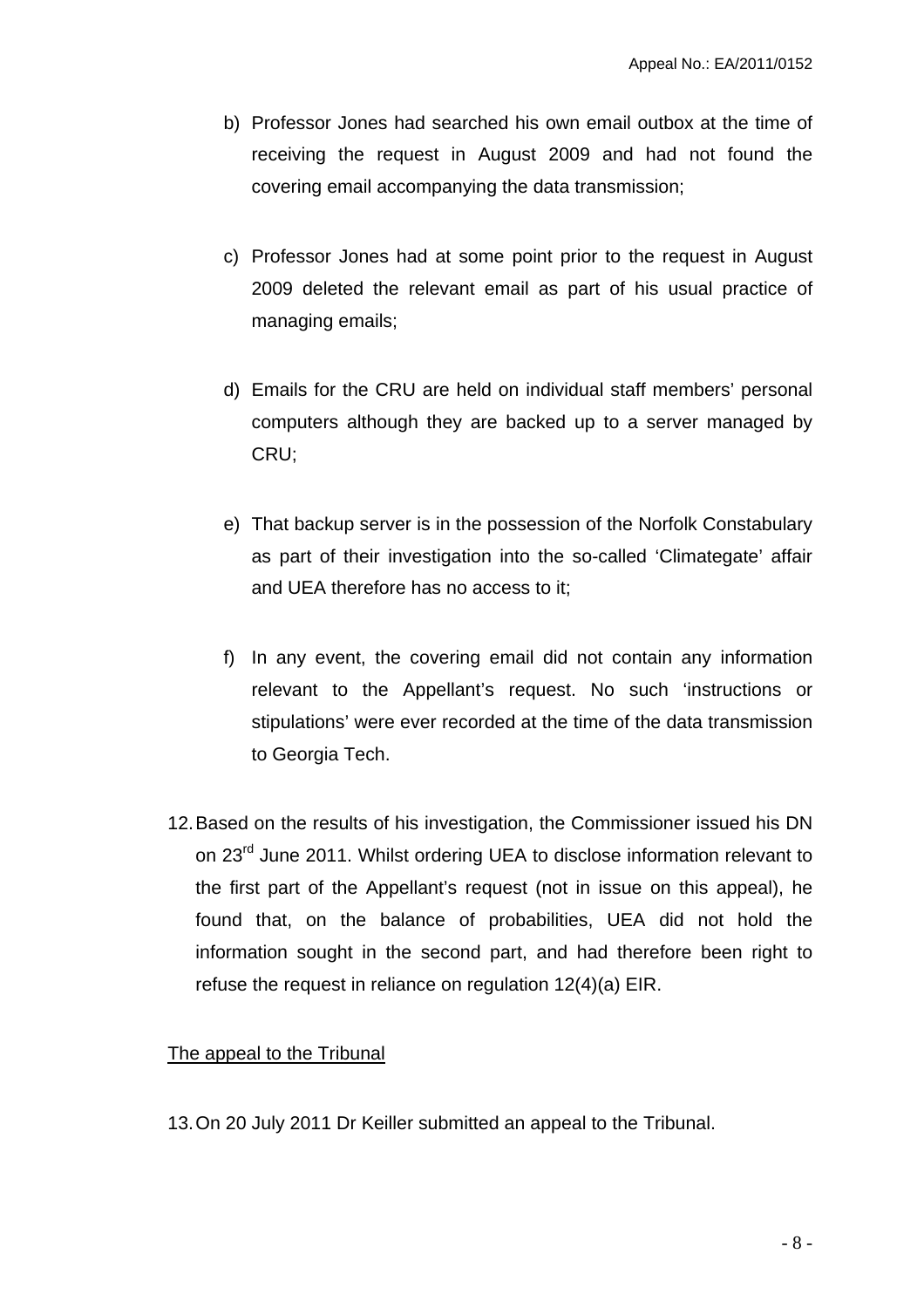14. The IC in his skeleton characterised the appeal in the following manner. We considered this description to be a fair summary of the appeal.

*This appeal amounts to an assertion by the Appellant that the Commissioner's decision was wrong, and that it is more likely than not that UEA does hold the requested information. He appears to make three principal arguments:*

- *i. The search carried out by UEA was not reasonable or thorough as it was carried out by Professor Jones who deleted the email himself;*
- *ii.* Even if the email was sent from a personal computer, it will *have passed through a university server and been archived. UEA should therefore also have searched the servers;*
- *iii.* It is 'logically inconsistent' for UEA to state that in any event *it does not believe that the deleted email contained any 'instructions or stipulations'.*

### The questions for the Tribunal

- 15. The Tribunal considered that the sole question for them was to consider whether the Commissioner was correct on the balance of probabilities to conclude that UEA did not hold the information sought in the second part of his original request.
- 16. The Tribunal considered that there was scope in this matter for making a preliminary finding on this issue by dealing with three preliminary questions:
	- (1) Is it more probable than not that the email sent on or about 15 January 2009 by Professor Jones to Georgia Tech attaching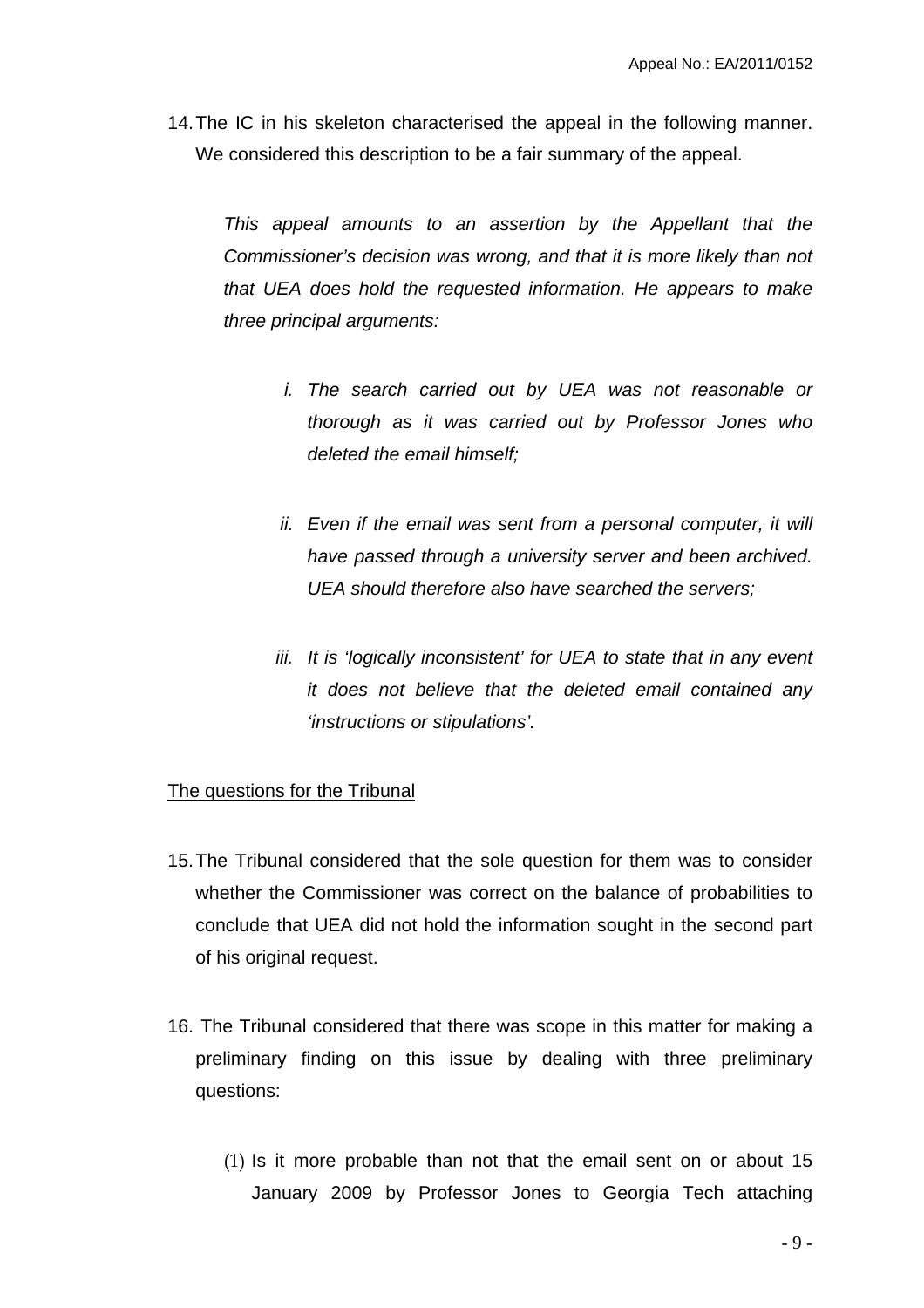datasets was backed up onto and retained on the Climate Research Unit's (CRU's) back-up server prior to this server being taken by the police?

- (2) Is it more probable than not that the e-mail contained 'any instructions or stipulations accompanying the sending of datasets'?
- (3) Is there a valid argument that a back-up of an e-mail retained after the original had been deleted from the computer on which it was composed is not 'held' for the purposes of the EIR?
- 17. We then proceeded to hear and consider evidence on these issues alone.

### Evidence

- 18. All the parties attended the hearing and the Commissioner and UEA were ably represented by counsel. Dr Keiller also ably represented himself and was assisted by a 'Mackenzie Friend'.
- 19. We considered, prior to the hearing, all the written representations submitted by the parties and we are grateful for the preparatory work which the parties put into preparing the written submissions.
- 20. As we were considering a preliminary set of issues as outlined in paragraph 17 we heard evidence only from Jonathan Colam-French the Director of Information Services at UEA.
- 21. We also heard submissions from all the parties.

#### Conclusion and remedy

22. In relation to the first question outlined at 16(1) above - we concluded that it was more probable than not that the email sent on or about 15 January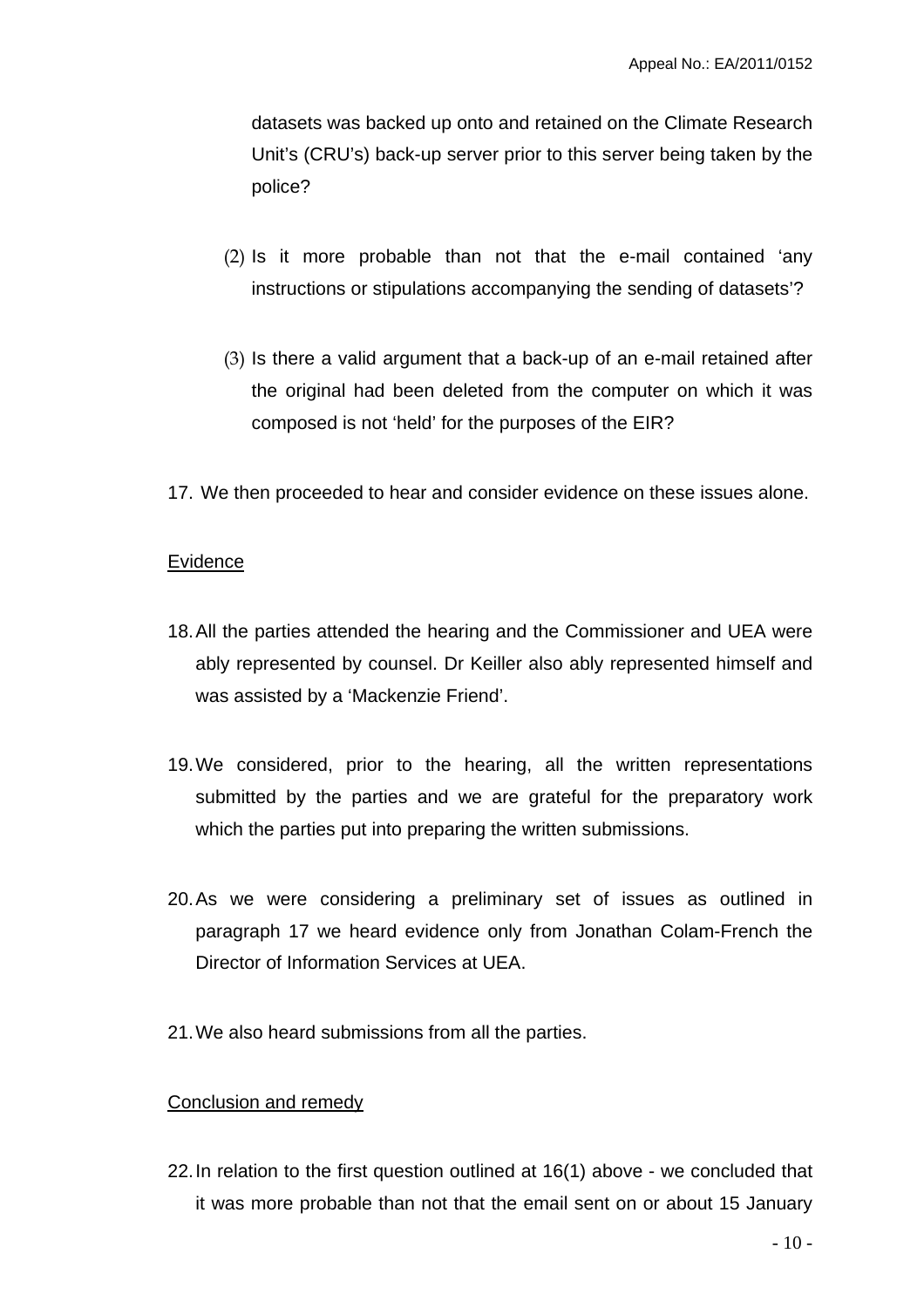2009 by Professor Jones to Georgia Tech attaching datasets was backed up onto and retained on the Climate Research Unit's (CRU's) back-up server prior to this server being taken by the police.

- 23. The Tribunal were rather disconcerted by the evidence adduced by the UEA on this issue. Jonathan Colam-French had almost no knowledge of the CRU's back-up system and was simply unable to answer several pertinent questions.
- 24. We were left in no doubt however that the e-mail in question would have been backed-up onto the CRU's back-up server (indeed there was no dispute between the parties on this point). We also considered that there was no persuasive evidence before us that gave any indication that the email in question had been deleted from the CRU's back-up server prior to its being retained by the police. In particular we noted the complete lack of evidence about anything resembling a coherent deletion/retention policy for emails. On this basis we reached the conclusion stated in paragraph 22.
- 25. In relation to the second question at 16(2) above we concluded that it was more probable than not that the e-mail contained 'instructions or stipulations accompanying the sending of datasets'.
- 26. Our starting point was that a covering e-mail was a rather obvious place to set out such matters in relation to the attached datasets. We also took into account that we heard no evidence as to what the relevant email did contain beyond the reported assertion by Prof Jones (who did not himself provide any evidence) that it didn't contain any such matter. Although we took into account the reported related assertion from Prof. Jones that such matters were discussed verbally only we considered ultimately that it was more probable than not that the covering email did contain ''instructions or stipulations' relating to the attached datasets.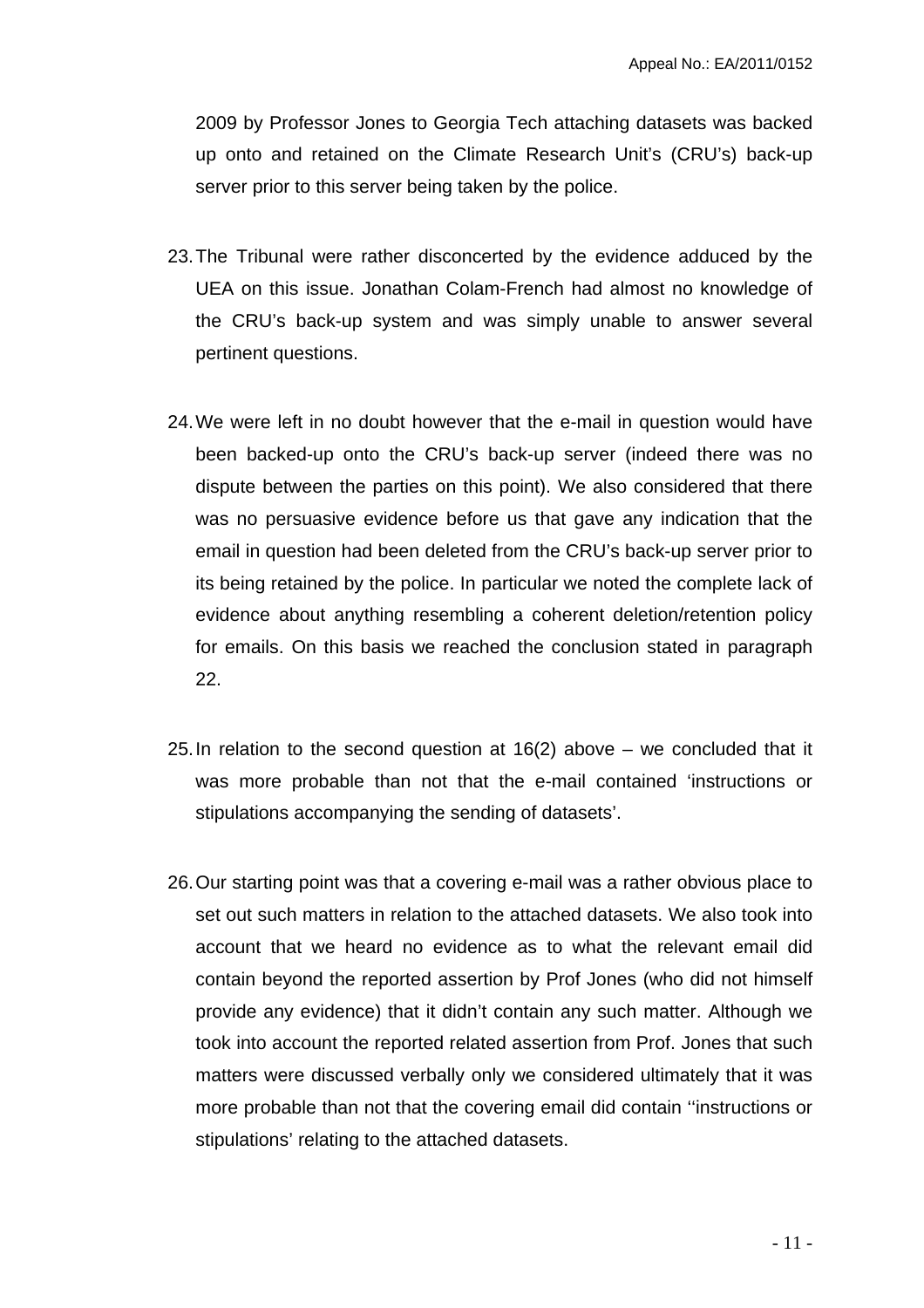- 27. In relation to the third question at 16(3) above we ultimately concluded that it was a matter of common-sense that information backed-up onto a backup server in the control of UEA, but deleted from the computer on which the original email was composed, was still 'held' by UEA. We considered the counter-arguments to be over-technical.
- 28. On this issue UEA argued in particular that the fact that the email had been intentionally deleted by Prof Jones put it in a different position to material which the University intended to keep and was backed up in case of disaster. Whilst we can see some logic to this position, we noted that the purpose of back-up is precisely to ensure that a document is not lost; the lack of any coherent policy on retention and deletion of documents, and that had there been timeframes in such a policy, we would have expected these to be reflected in the back-up programs operated on the server. In these circumstances, it seemed more logical to us to take the view that if the email existed, it was still 'held' by UEA.
- 29. On this point we also noted the decision of the First Tier Tribunal in **Harper v IC (EA/2005/0001**). This was drawn to our attention by the Commissioner. This decision is not binding on us as it is the decision of a Tribunal at the same level. We did however find the analysis set out in the decision to be helpful. There are two particular points we note from that judgement's analysis:
- *30.* First the judgement suggests, rightly in our view, that it '*will be a matter of fact and degree, depending on the circumstances of the individual case whether potentially (our emphasis) recoverable information is still held for the purposes of the Act'.*
- 31. Secondly, although as we say it is not binding on us we also noted the conclusion by the Harper Tribunal that *'Simple restoration from a… backup tape, should normally be attempted, as the Tribunal considers that such information continues to be held'* **(paragraph 27).**